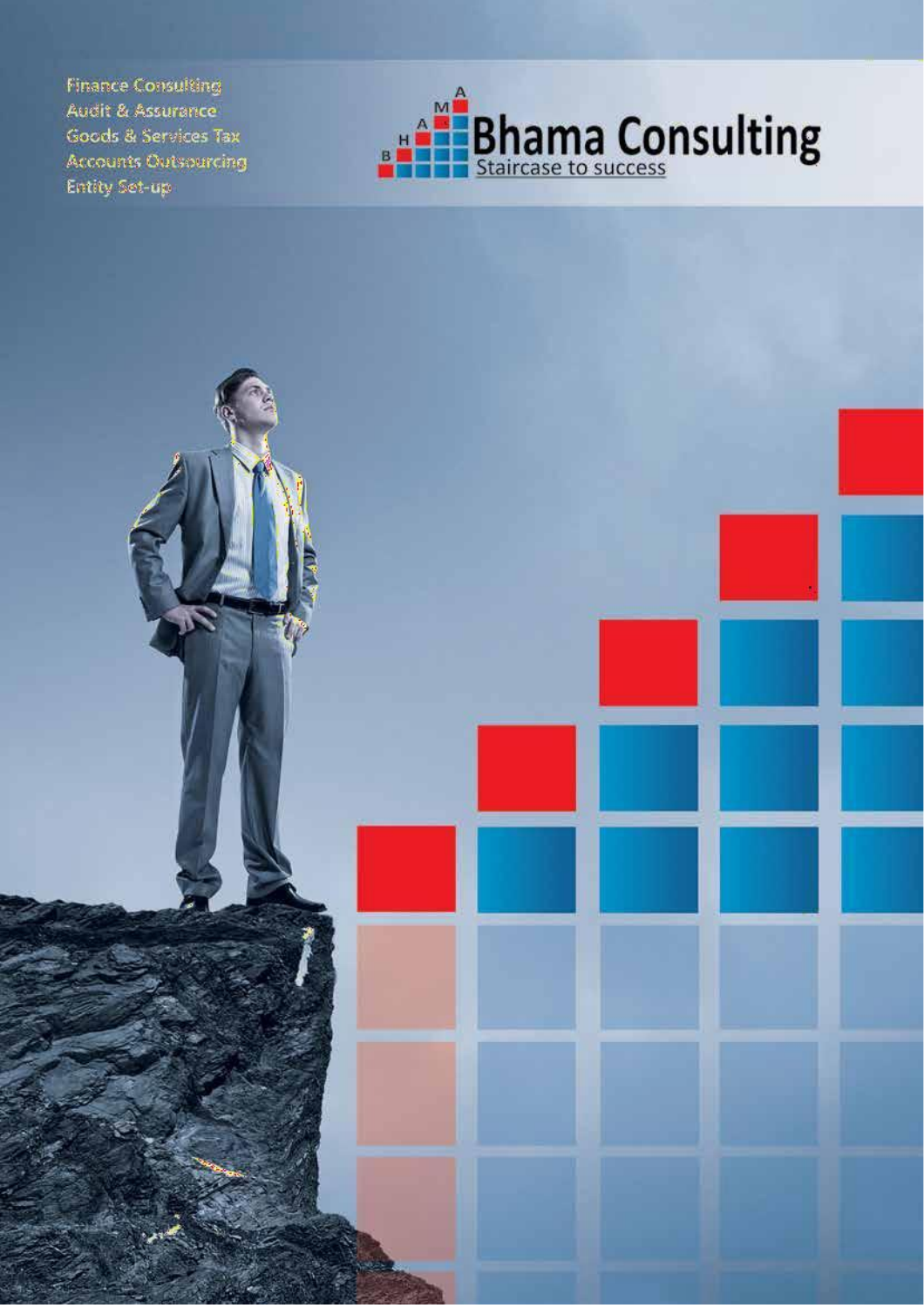# A leading financial consulting firm working with clients across the globe



Bhama Consulting specialises in providing arange of financial consulting services for the companies who want to accelerate, thus helping them to take to the next level.

We are experts in various industries with a combined experience of more than 100 years. Our large pool of top quality team of senior consultants and executives offer knowledge, maturity, and judgementthat has provided unparalleled results for our clients, within agreed time lines. Thanks to their many years of strategic and operational work in various line positions of many different industries, our consultants have detailed knowledge of the challenges faced by our clients. Through their rich experience they bring with them competence in their respective industries.

Our service portfolio focuses on market segments in which wehave impressively evidenced our expertise in integrated management and financial consulting while carrying out a broad range of many projects. We have worked in multiple industries involving abroad set of strategic and financial challenges, and our client list include blue-chip companies from across the world be it in manufacturing, services, private equity firms, lenders etc.

We can be there at every step of the way of an organisation's journey- from formation of a new entity to early development- by helping generate and implement ideas and best practices; to the later stages of a company's lifecyde by delivering value opportunitiesandnewgrowth avenues.

We assist our clients - in making betterdecisions - converting decisions into profitable actions - converting these actions into sustainable success as desired by the business and the executives.

We work with as ingle-minded focus and dedication towards everything.

#### **VISION**

Tobe reckoned as one of the "Most Trusted Service Provider" with our services and expertise being cited as examples of assured quality.

#### **MISSION**

To uphold highest standards of Commitment, Confidentiality and Competence and to always strive towards improving quality of services rendered through constant and continuous process of learning and development.

## **VALUES**

We workto build strong and lasting relationships withour clients. We work with a transparent approach, based on aspirit of trust and a shared commitmentto realize their success.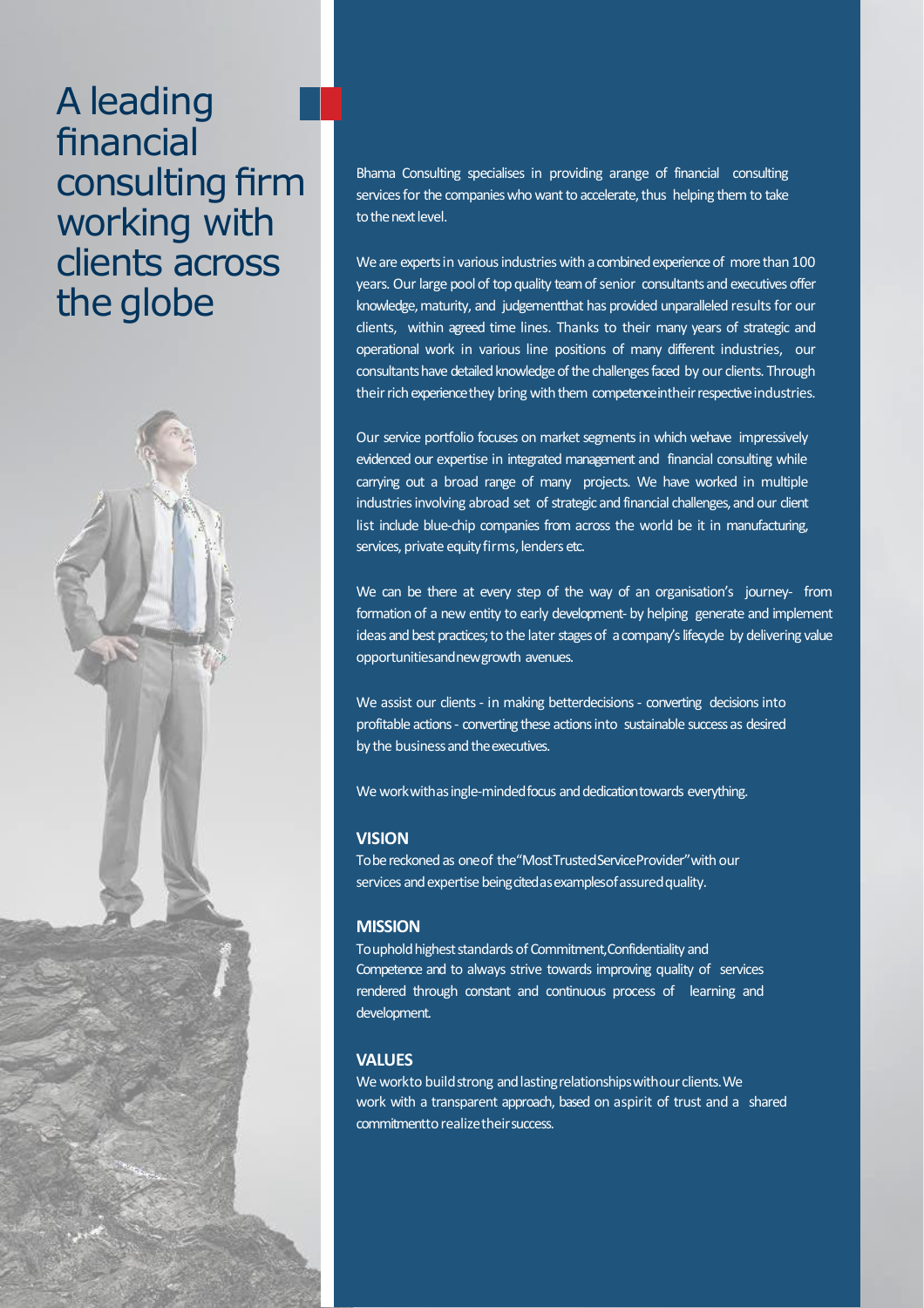We listen, we analyze, we identify root cause, develop solutions and partner with companies to deliver Top Quality Results.

We are committed towards helping our clients make visible improvements in their performance, be enablers of growth, help maximize potentials in revenue, profitability which ultimately leads to increase in shareholder's value. Our Corporate Finance practice is one of our core competencies and primary area of expertise.Wehave consistently delivered long term value to our clients and valuecreatingopportunities.

Our deep understanding across a range of industries and geographies, help us deliver on most financial issues from valuations and M&A negotiations tofinancial engineering and risk mitigation. Our strategic advice on financial issues is particularly important to clients contemplating significant transactions. We work with attention to minute details that helps management teams assess and execute transactions that make financial sense and enhance performance.

Our teamprovides value by mining information and data, which enables management tomake sound financial decisions. We partner with management tooptimise and streamline processes, plug revenue leakages, savecosts, reduce expenses, and engage their employees and customers to produce tangible, achievable results.

The key to attaining and maintaining profitability is in solid financial management.

Whether you need to fix an immediate problem, improve processes, leverage resources, or simply position your organisation for thefuture, we can assist in identifying opportunities and determining the type of services that matcheswith your needs in the best possible manner.

Our corporate finance engagements span many different categories, including but not limitedtosomeofthefollowing:

## Our scope of services – creating value with top quality delivery

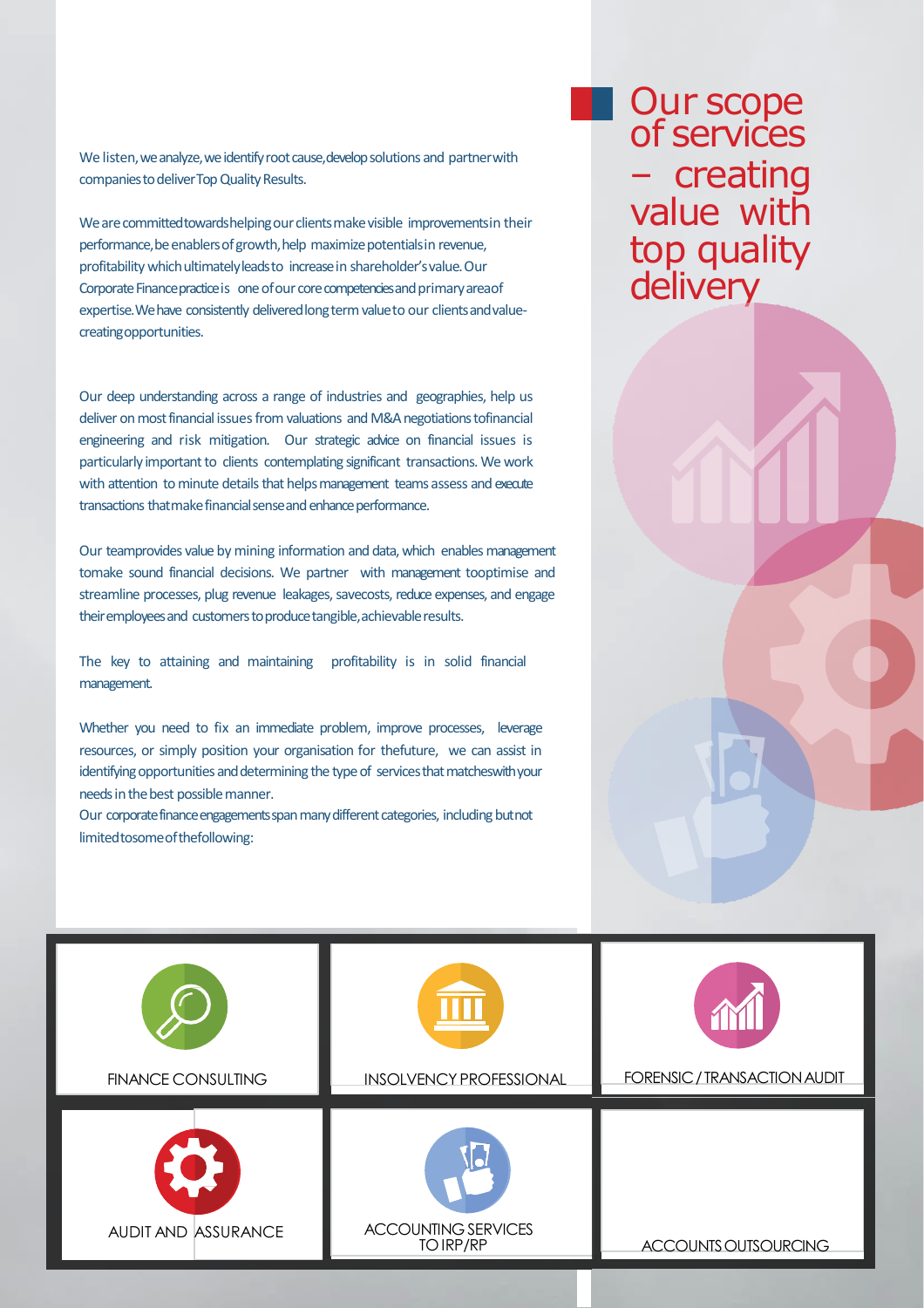# **Beyond the** scope –the nitty-gritty and the details



#### • **DUE DILIGENCE**

Whether you are planning an investment, acquisition, strategic partnership or amerger, Bhama Consulting will analyse all the details of your prospective industry in general and the target companyin particular and check them via performing a sound financial & commercial due diligence. Our innovative approach help ustolook beyondthe normal thought process and put all risk factors in front of investors for an informed decision-making process.

Our team has the transcendent understanding and gets into details of organization design such as logistics, finance, operations, technologies and corporate strategy. We help you understand all critical issues and suggest the best solution in moving forward.

#### • **INVESTMENTBANKING**

Since our inception, we have been providing advisory services on whether to make an investment or raise an investment. You may be looking to buy in any sector in any part of theworld, our teamof experts will also guide you through the legal adherence process.

Similarly, we can help you find a buyer at the best price for any of the businesses or companies you intend to sell.

Our experts will give you excellentguidance in taking adecision, helping you throughthecomplexities,ensuringthatthetransaction completessmoothly.

#### • **FINANCIAL FEASIBILITY**

Whether you intend to launch a new company or expand your existing one, we have the right expertise to conduct the feasibility for you. We provide a proper and systematic approach to prepare a detailed report along with sensitivities in different scenarios to understand for a comprehensive understanding. Our consultants even accompany you at the time of presentation to potential investors orlenders.

#### • **MERGERS & ACQUISITIONS**

We have worked with many companies and steered them smoothly through all the ups and downs of it successfully. Historically, the market facts depict that less than half of acquisitions have created value but we aspire to help corporations beat those odds. We believe our distinctive value as financial advisers, whether it is conducting the duediligence, or structuring thedeal or integrating themergerhelps management teams go through the entire process smoothly and with all required details.

#### • **PROJECT FINANCE- DEBT& EQUITY**

Grow your business using our expertise in various funding options, be it, seed funding, venture capital or private equity funding, bridge financing, debt syndications from banks or lending institutions, buyers credit, asset leasing financing or even external borrowings. We have excellent relationships with banks, financial institutions and private equity funds. We have helped in raising funds for a variety of projects acrossindustries.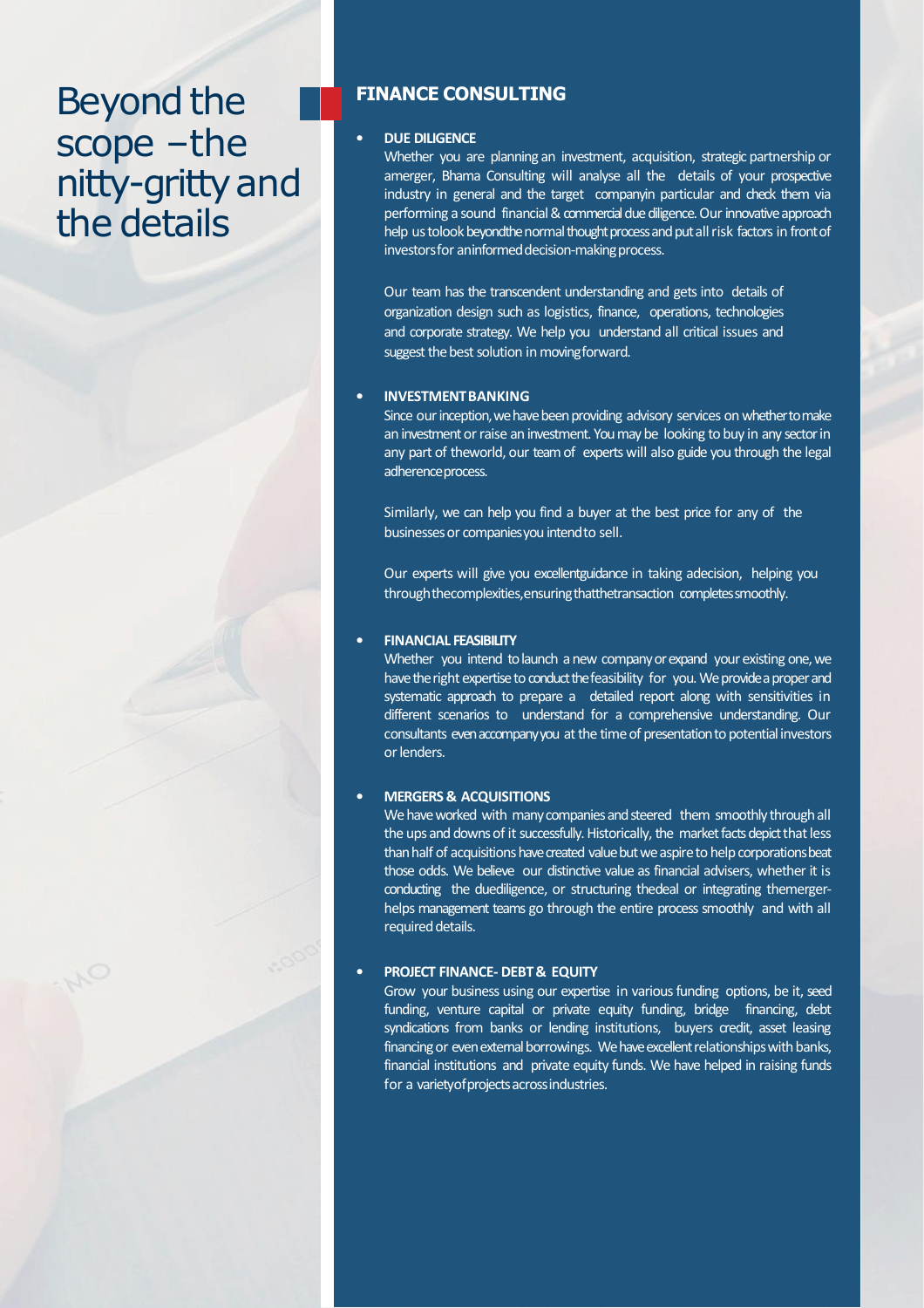### **INSOLVENCY PROFESSIONAL**

The Insolvency and Bankruptcy Code, 2016 (IBC) is the bankruptcy law of India which seeks to consolidate the existing framework by creatingasingle law for insolvency and bankruptcy.

Bhama Consulting has built a separate Insolvency team which has been closely following every change proposed by the government for a better Resolution Plan to the Financial /Operational Creditor. Our team has gatheredtherequisite expertise tohelp you in providing requisite solution.

Have deep insights into operational/strategic issues pertaining to industries like Iron and Steel, Logistics, Beverages(FMCG), Trading, Health care etc. as well as to the auditing/consultancy. Possess strategic planning and decision-making skills through hands on experience in the above Industries.

Having experience in the industries like Real estate, Infrastructure, Gems & Jewellery and Film Production Companies.

#### **FORENSICAND TRANSACTION AUDITUNDER IBC**

Having experience in Insolvency and Bankruptcy, we provide services of Forensic Auditor and Transaction Auditor to Resolution Professional in finding the Preferential, Fraudulent and Defrauding transactions which help RPs to know thedetailsoftransactiondone by SuspendedDirectors.

We have tie ups with other Firms who provide the same services to clients which helps us with expertise in this fiield and with additional manpower for quality performance.

### **AUDITAND ASSURANCE**

Our complete range of audit services provide real value thereby strengthening investor confidence. We have in-depth expertise of all types of audits across industries. Our scope includes Internal Audit, Bank Audit, Stock Audit, Tax Audit, VatAudit andspecialAudits.

From review of existing procedures and controls to their audit and verification, our auditors assist you in meetingall contractual or regulatory obligations.

#### **ACCOUNTS OUTSOURCING**

Many organizations whether a start-upor in a rapid expansion phase find it difficult to keep pace with fulfillment of accounting and statutory compliances requirement on time. Added to the complexity are frequent changes in Companies Act and tax regulations.

Outsourcing your accounting and compliances requirements to us would help focus on core business strategies. We support companies with their accounting, compliance and financial reporting needs.

We set-up an efficient accounting system as per your requirements, prepare accounts, manage MIS and give timely reports for effective decision making.

**Beyond the** scope - the nitty-gritty and the details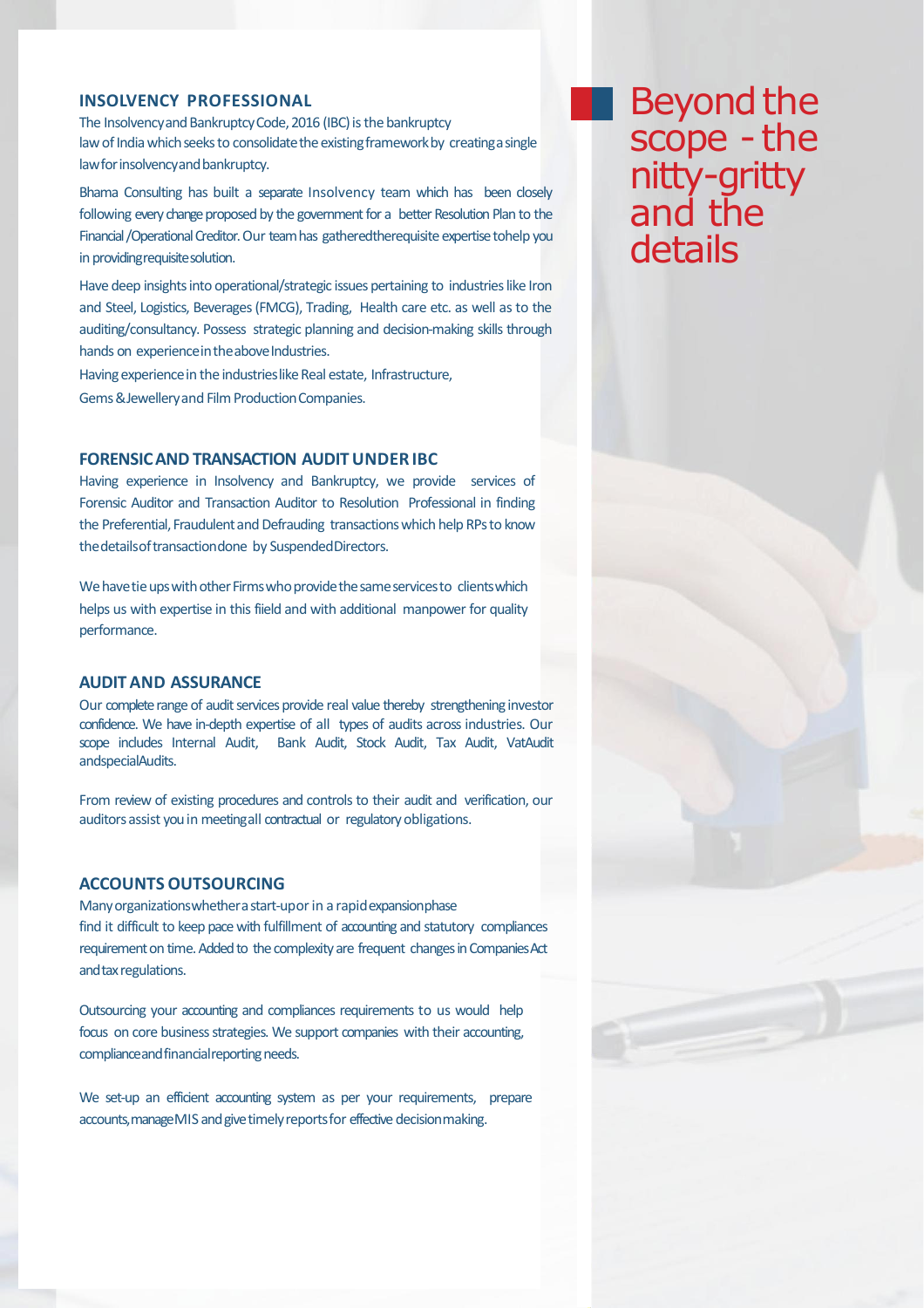## Excel ence delivered across a multitude of clients and variety of assignments

Our commitment to excellence starts andends with a commitment to quality and a client-centric way of doing business.

## *Service:* **Valuation for Business/ Brand/ Tangible Assets / Investments /Subsidiaries**

*Clients:* Voltas Limited, Crompton Greaves, DIESL (subsidiary of TVS Logistics Ltd), Fonty Supply Chain Solutions, Air Cargo (India & Africa), Global Healthcare, SPR **Distilleries** 

#### *Service:* **Insolvency Professional**

*Clients: Axis Bank – Alok Infrastructure Limited, Bank of India – Suwarnsparsh Gems and Jewellery Limited, Axis Bank and Consortium of Banks – VRG Digital Corporation Private Limited.*

### *Service:* **Forensic / TransactionAudit**

*Clients: Asahi Industries Ltd, Mahavir Road and Infrastructure Private Limited.*

#### *Service:* **Audit and Assurance**

*Clients:* FutureSupplyChainSolutionsLimited,AptarPharma,Future Corporate Resources, T-24 Telecom, Midas Care Pharma, Mavani Constructions, DMCCCommodities, Nigeria

#### *Service:* **Accounting andCompliances**

*Clients:* NufutureDigital(India)PrivateLimited,TechnoPoint Multimedia,FutureHumanDevelopmentLimited,FutureLifestyle Fashions Limited, Lee Cooper, Endress + Hauser India

#### *Service:* **Due Diligence & Feasibility**

| Industry                                   | Client                                                | <b>Transaction Size</b> |
|--------------------------------------------|-------------------------------------------------------|-------------------------|
| <b>Supply Chainand</b><br><b>Logistics</b> | <b>Future SupplyChain</b><br><b>Solutions Limited</b> | 80 Mn Dollars           |
| Foodand Agriculture                        | <b>Axis Bank Limited</b>                              | 50 Mn Dollars           |
| <b>Supply Chainand</b><br>Logistics        | All Cargo Logistics                                   | 50 Mn Dollars           |
| Edible Oil                                 | The Lakshmi Vilas Bank<br>Limited                     | 20 Mn Dollars           |
| Alcohol & Beverages                        | Awash Wines, Ethiopia                                 | 16 Mn Dollars           |
| Paper                                      | <b>Delta PaperMills</b><br>Limited, Ghana             | 15 Mn Dollars           |
| <b>Customised Packaging</b>                | <b>Ficus Pax Privatelimited</b>                       | 5 Mn Dollars            |
| Media                                      | <b>STAT MediaPrivate</b><br>Limited                   | 4 Mn Dollars            |
| Constructionand<br>Facade                  | GlassWalls Systems<br><b>India Limited</b>            | 3 Mn Dollars            |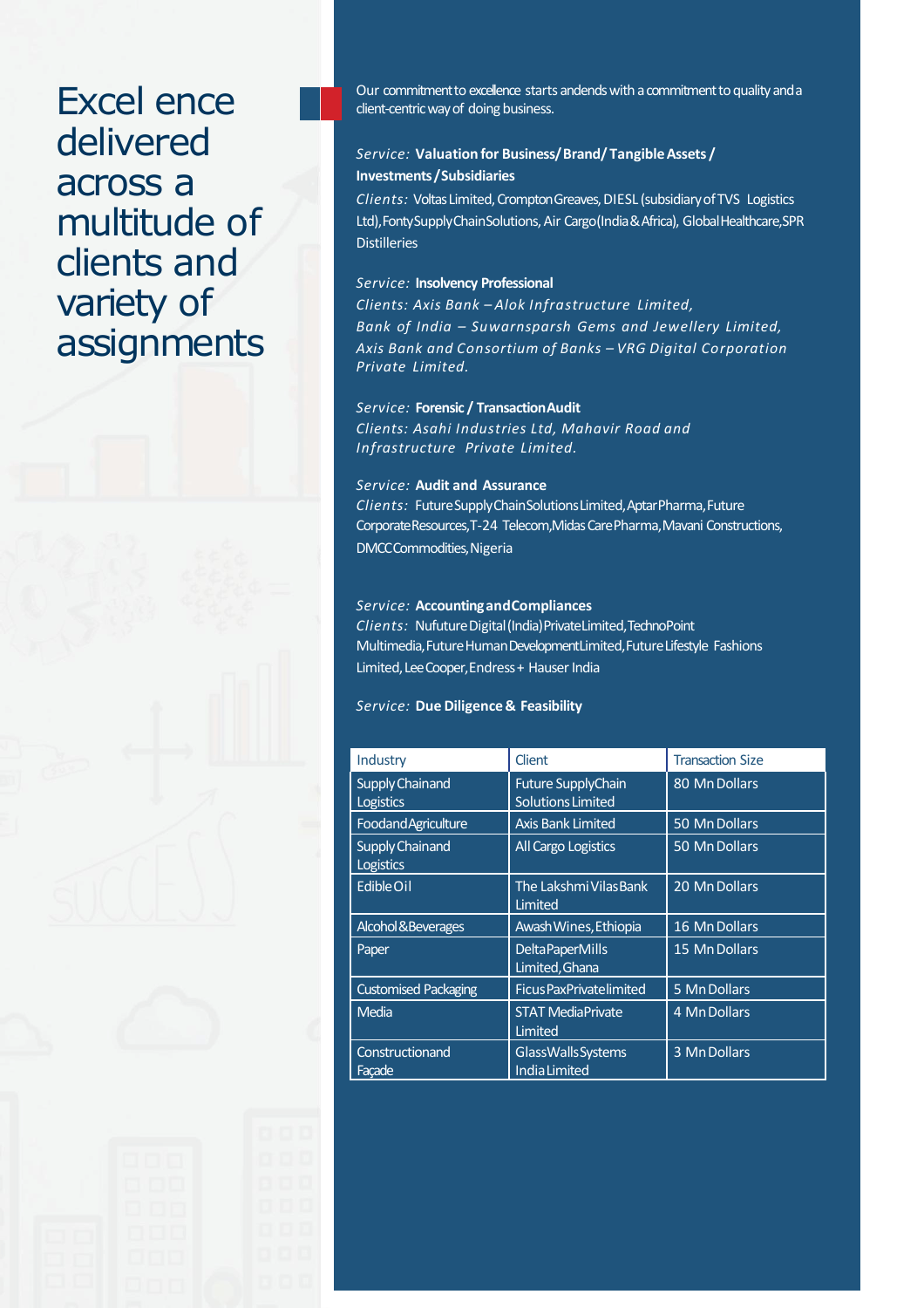Our approach brings a sense of urgency and objectivity to the development and execution of new strategies. Our disciplined process includes assessing and rapidly identifying financial and operational challenges, and developing a plan of action that will increase enterprise value.

#### **Achieveyourgoalswithus.Wehave-**

- Right capabilities: We have proven expertise across a gamut of assignments in various industry verticals.
- Industry knowledge: Deep knowledge of your industry paired with service specialization.
- Transformational strategy: Vision, tools and capability to help achieve operational,managementandfinancialefficiencies and long-term success.
- Track record of success: A demonstrated commitment and proven clientsuccesses, in all assignmentswehavetakenup.

#### **OUR TEAM**

We have a dedicatedteam of experts from various industries comprising of Chartered Accountants, MBAs, Company Secretaries, Lawyers, Cost Accountantsetc. led by an able team of Founding Partners.

**Birendra Kumar Agrawal**, *Founder,* comeswith almost 24 years of relevant global experience. An MBA, CA, CS and CWA; hehas extensive knowledge of everything related to Finance and the ability to work empathetically with the management of companies



in various industries. He comes with the experience of having worked with prominent brands like Lovelock& Lewes, Coca-Cola India, Jebel Ali Free Zone Authority, Maruti Udyog Limited, Olam International and Future Group.



**Anish Kanungo**, *Co-founder & Assistant Vice President*, comes with 5 years of experience in handling Due Diligence and Feasibility assignments in India, , Middle East and Africa. A CA by qualification, he comes with innovative approaches and analytical ideas which helps bring the best of traditional and modern practices the table.



**Rohan Yadav**, *Partner*, A CA by qualification, has an overall experience of 5 years with area of expertise towards Handling CIRProcess, Forensic and Transaction Audits, Accounting in CIRP, Statutory Audits, Internal Audits and Income Tax matters.

Partners in growth – make our experience work foryou